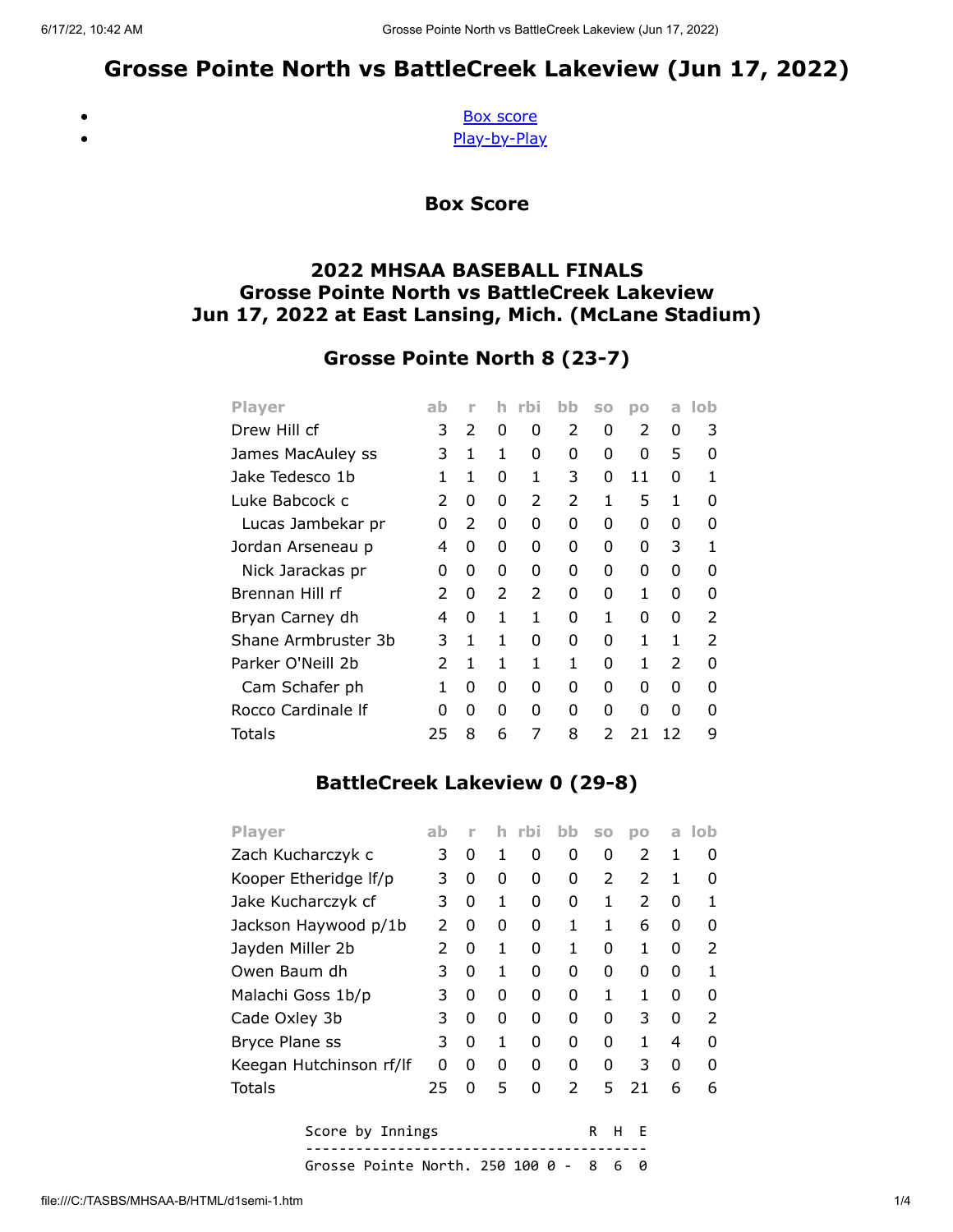6/17/22, 10:42 AM Grosse Pointe North vs BattleCreek Lakeview (Jun 17, 2022)

BattleCreek Lakeview 000 000 0 - 0 5 0

DP - GPN 1. LOB - GPN 9; BCL 6. 2B - O'Neill; J. Kucharczy. HBP - MacAuley 2; Armbruster. SF - B. Hill 2. CS - Plane.

-----------------------------------------

| <b>Grosse Pointe North</b>                                        |  |  |  |                   | ip h r er bb so wp bk hbp ibb ab bf fo go |  |  | n <sub>D</sub>    |
|-------------------------------------------------------------------|--|--|--|-------------------|-------------------------------------------|--|--|-------------------|
| Jordan Arseneau W                                                 |  |  |  |                   | 7.0 5 0 0 2 5 0 0 0 0 25 27 5 10 81       |  |  |                   |
| BattleCreek Lakeview ip h r er bb so wp bk hbp ibb ab bf fo go np |  |  |  |                   |                                           |  |  |                   |
| Jackson Haywood L                                                 |  |  |  |                   | 0.0 0 2 2 3 0 0 0 1 0 0 4 0 0             |  |  | - 16              |
| Malachi Goss                                                      |  |  |  | 5.0 5 6 6 5 1 0 0 |                                           |  |  | 2 0 19 28 9 5 100 |
| Kooper Etheridge                                                  |  |  |  |                   | 2.0 1 0 0 0 1 0 0 0 0 0 6 6 3 1 16        |  |  |                   |

Win - Arseneau. Loss - Haywood. Save - None. HBP - by Haywood (MacAuley); by Goss (MacAuley); by Goss (Armbruster). PB - Z. Kucharczy. Pitches/strikes: Arseneau 81/57; Haywood 16/3; Goss 100/59; Etheridge 16/11.

<span id="page-1-0"></span>Umpires - HP: Roger Wenzel 1B: Tim Walter 2B: Mark Stewart 3B: Brent Wehner Start: 9 a.m. Time: 1:38 Attendance: Weather: Sunny, 72F, Wind WNW 11 mph Haywood faced 4 batters in the 1st.

#### Play-by-Play

#### 2022 MHSAA BASEBALL FINALS Grosse Pointe North vs BattleCreek Lakeview Jun 17, 2022 at East Lansing, Mich. (McLane Stadium)

Grosse Pointe North starters: 8/cf D. Hill; 25/ss MacAuley; 11/1b Tedesco; 9/c Babcock; 23/p Arseneau; 1/rf B. Hill; 12/dh Carney; 7/3b Armbruster; 6/2b O'Neill; 14/lf Cardinale;

BattleCreek Lakeview starters: 10/c Z. Kucharczy; 2/lf Etheridge; 6/cf J. Kucharczy; 5/p Haywood; 4/2b Miller; 7/dh Baum; 21/1b Goss; 12/3b Oxley; 3/ss Plane; 15/rf Hutchinson;

Grosse Pointe North 1st - D. Hill walked (3-0 BBBB). MacAuley hit by pitch (1-0); D. Hill advanced to second. Tedesco walked (3-0 BBBB); MacAuley advanced to second; D. Hill advanced to third. Babcock walked, RBI (3-2 KBBBKFB); Tedesco advanced to second; MacAuley advanced to third; D. Hill scored. Haywood to 1b. Goss to p. Arseneau popped up to 1b (0-1 K). B. Hill fouled out to 3b, SF, RBI (1-1 BS); MacAuley scored. Carney popped up to ss (0-1 F). 2 runs, 0 hits, 0 errors, 2 LOB.

**BattleCreek Lakeview 1st -** Z. Kucharczy flied out to rf (0-0). Etheridge struck out swinging (1-2 KFBS). J. Kucharczy doubled to right center (2-2 KBBKF). Haywood walked (3-2 BKBBKB). Miller popped up to 2b  $(0-0)$ . O runs, 1 hit, O errors, 2 LOB.

Grosse Pointe North 2nd - Armbruster singled to shortstop (0-1 K). O'Neill doubled through the right side (3-2 BFBBK); Armbruster advanced to third. O'Neill advanced to third; Armbruster scored on a passed ball. D. Hill walked (3-2 BBKSBFFB). MacAuley hit by pitch (2-2 KBF); D. Hill advanced to second. Tedesco walked, RBI (3-2 KBBSBB); MacAuley advanced to second; D. Hill advanced to third; O'Neill scored. Babcock reached on a fielder's choice to first base, RBI (3-2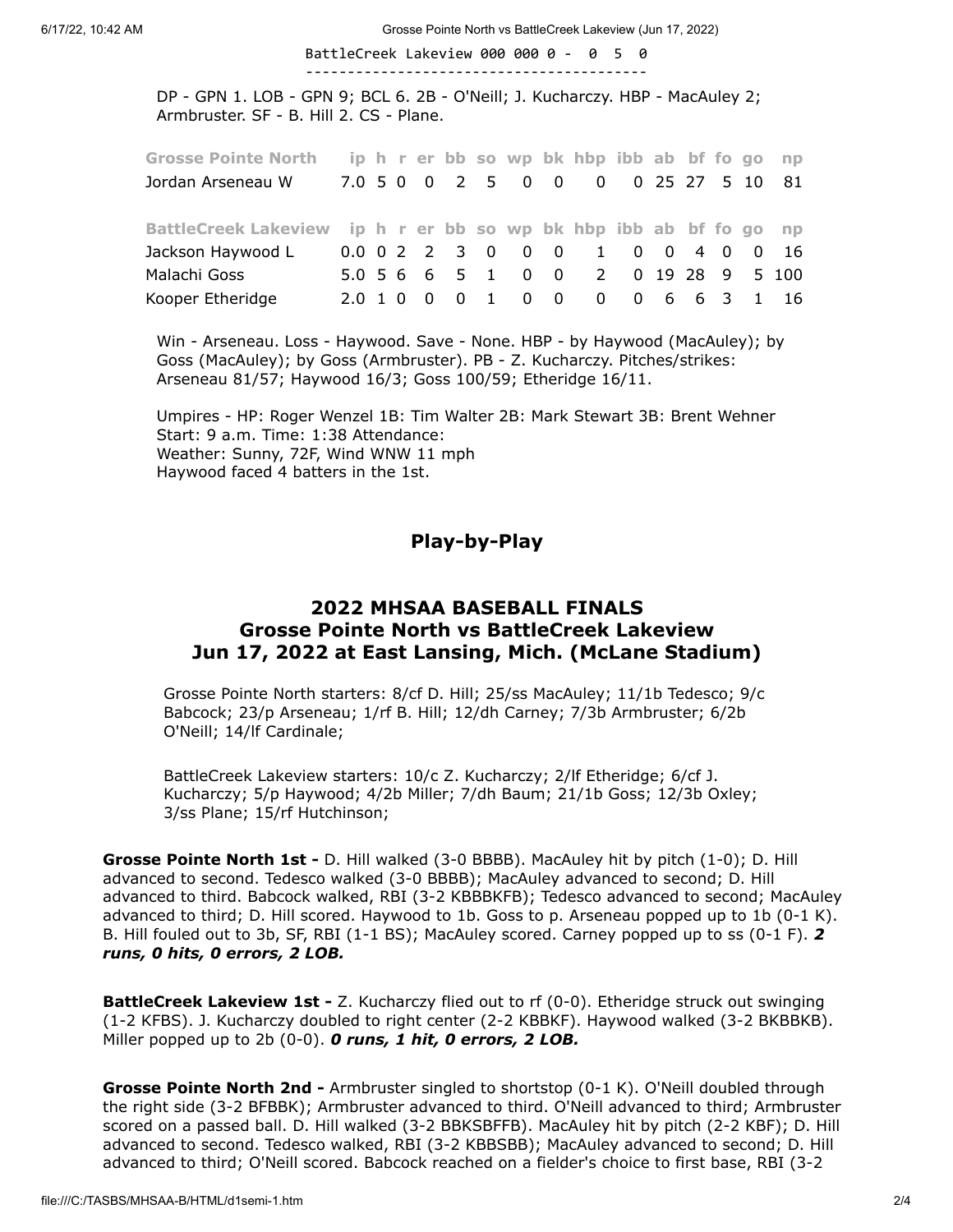KBBBK); Tedesco advanced to second; MacAuley advanced to third; D. Hill scored. Arseneau reached on a fielder's choice (1-0 B); Babcock advanced to second; Tedesco advanced to third; MacAuley out at home ss to c. B. Hill flied out to rf, SF, RBI (0-0); Babcock advanced to third; Tedesco scored. Jambekar pinch ran for Babcock. Carney singled to center field, RBI (1-2 KSB); Arseneau advanced to second; Jambekar scored. Jarackas pinch ran for Arseneau. Armbruster reached on a fielder's choice; Carney advanced to second; Jarackas out at third 3b unassisted. **5** runs, 3 hits, 0 errors, 2 LOB.

**BattleCreek Lakeview 2nd -** Babcock to c for Jambekar. Arseneau to p for Jarackas. Baum grounded out to ss (0-0). Goss grounded out to ss (0-1 K). Oxley grounded out to ss (0-0).  $\boldsymbol{0}$ runs, 0 hits, 0 errors, 0 LOB.

Grosse Pointe North 3rd - O'Neill grounded out to 1b unassisted (0-1 K). D. Hill grounded out to ss (0-0). MacAuley singled to left field (0-2 KF). Tedesco flied out to rf (1-2 BKK). O runs, 1 hit, 0 errors, 1 LOB.

**BattleCreek Lakeview 3rd - Plane singled to center field (2-2 BSKB). Z. Kucharczy singled** through the left side (0-1 K); Plane advanced to second. Etheridge fouled out to 1b (0-0). J. Kucharczy struck out swinging, hit into double play c to 3b (0-2 SF); Plane out on the play, caught stealing. O runs, 2 hits, 0 errors, 1 LOB.

Grosse Pointe North 4th - Babcock walked (3-2 BKBSBFB). Jambekar pinch ran for Babcock. Arseneau flied out to lf (0-0). B. Hill singled to first base (2-1 SBB); Jambekar advanced to second. Carney lined out to 3b (0-0). Armbruster hit by pitch (2-1 BS); B. Hill advanced to second; Jambekar advanced to third. O'Neill walked, RBI (3-2 BBSKBB); Armbruster advanced to second; B. Hill advanced to third; Jambekar scored. D. Hill flied out to lf to left center (3-1 BBKB). 1 run, 1 hit, 0 errors, 3 LOB.

**BattleCreek Lakeview 4th -** Babcock to c for Jambekar. Haywood grounded out to ss (0-1 K). Miller singled down the rf line (1-1 BK). Baum singled to left field (0-0); Miller advanced to second. Goss struck out swinging (1-2 BKSS). Oxley grounded out to p (2-2 KBBKF). **O runs, 2** hits, 0 errors, 2 LOB.

Grosse Pointe North 5th - MacAuley flied out to rf (0-2 FK). Tedesco walked (3-2 KBSFBBB). Babcock struck out looking (2-2 KBKBK). Arseneau reached on a fielder's choice (0-1 K); Tedesco out at second ss to 2b. 0 runs, 0 hits, 0 errors, 1 LOB.

**BattleCreek Lakeview 5th -** Plane grounded out to p (0-2 FK). Z. Kucharczy grounded out to 2b  $(0-1 K)$ . Etheridge struck out looking  $(0-2 KKK)$ . **O runs, O hits, O errors, O LOB.** 

Grosse Pointe North 6th - Etheridge to p. Goss to rf. Hutchinson to If. B. Hill singled to right field (0-0). B. Hill out at first p to 1b, picked off. Carney struck out swinging, out at first c to 1b (3-2 KBBKBK). Armbruster grounded out to ss (0-1 F). O runs, 1 hit, O errors, O LOB.

**BattleCreek Lakeview 6th -** J. Kucharczy grounded out to 2b (0-0). Haywood struck out looking (1-2 KKBK). Miller walked (3-0 BBBB). Baum flied out to cf (1-0 B). O runs, O hits, O errors, 1 LOB.

Grosse Pointe North 7th - Schafer pinch hit for O'Neill. Schafer flied out to rf (1-1 KB). D. Hill flied out to cf to right center (0-0). MacAuley lined out to cf  $(1-1 B)$ . O runs, O hits, O errors, 0 LOB.

BattleCreek Lakeview 7th - O'Neill to 2b for Schafer. Goss flied out to cf to left center (3-2 BBKKFB). Oxley grounded out to p (1-2 KKB). Plane out at first 3b to ss to 1b (1-0 B). O runs, O